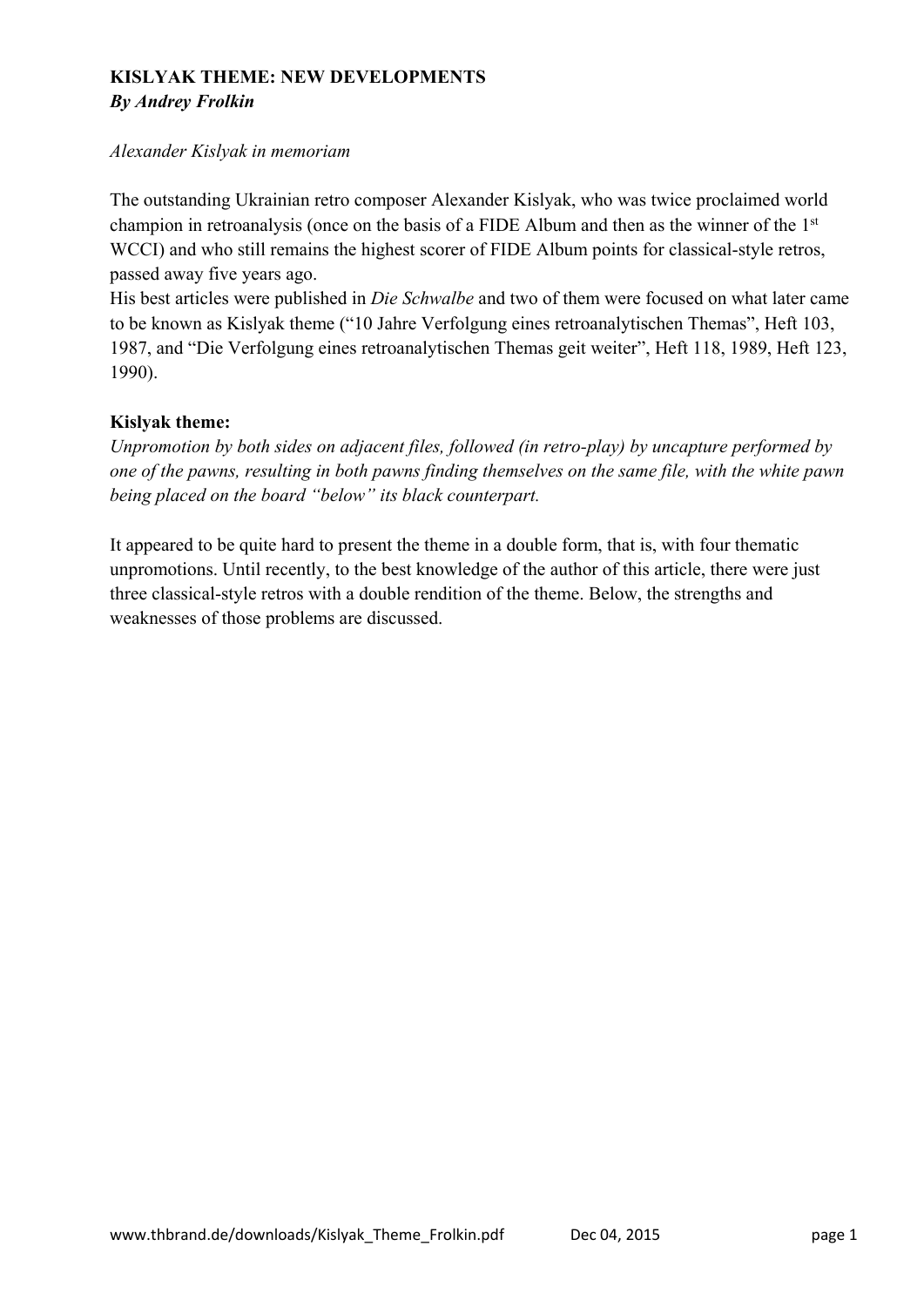Alexander Kislyak *Die Schwalbe* 1987 Dr. Karl Fabel in memoriam 5 th Hon. Mention



 $11 + 13$  Release the position

Retract: -1.0-0+ (move numbers are preceded by a "-" character in this article, so as to differentiate between retro moves and "forward" moves) Sc5-a6 -2.Bd3-c4 Se4-c5 -3.Bd4-a7 Sg3-e4 -4.Bh8-d4 Se2-g3 -5.h7-h8=B Sg1-e2 -6.h6-h7 g2-g1=S -7.h5-h6 g3-g2 -8.Bc4-d3 g4-g3 -9.Bd3-c4 g5-g4 -10.h4xRh5 Rh6-h5 -11.Bc4-d3 Ra6-h6 -12.Bd3-c4 Ra8-a6 -13.Bc4-d3 a7-a5 -14.Bd3-c4 Ra6-a4 -15.Qa5-a3 Rh6-a6 -16.Qe5-a5 Rh2-h6 -17.Qh8-e5 Rg2-h2 -18.Bf1-d3 Rg1-g2 -19.e6-e7 a3-a2 -20.a2xSb3 Sa5-b3 -21.e5-e6 Sb3-a1 -22.e4-e5 Sc5-b3 -23.e3-e4 Qa1-b1 -24.e2-e3 Rb1-b2 -25.Qh7 h8 Qb2-a1 -26.Qh8-h7 Qb3-b2 -27.Qh6-h8 Qe6-b3 -28.Qh7-h6 Rb3-b1 -29.Qh8-h7 Kb2-c1 -30.h7 h8=Q g2-g1=R -31.h6-h7 g3-g2 -32.h5-h6 Qe8-e6 -33.h4-h5 Qd8-e8 -34.h2-h4 h4xRg3! -35.Rd3 g3 Sa6-c5 -36.Rd1-d3 Sb8-a6 -37.d2xBc3 Bg7-c3 -38.Ra1-d1 Re3-b3 -39.b3-b4 b4xSa3, etc.

## **Strength:** AUW.

**Weaknesses:** The check to the black king in the diagram position necessitates White's immediate uncastling. **This has a highly restrictive effect on the retroplay, "pinning" the wK and wRh1 to their home squares.** The squares of captures on the thematic files are **not determined strictly**. For the sake of subsequent comparison, it should also be mentioned that all four thematic pieces involved in the AUW are already on the board, i.e. **none of them is uncaptured in retroplay**. Overall, a highly impressive achievement:

**9.5** FIDE Album points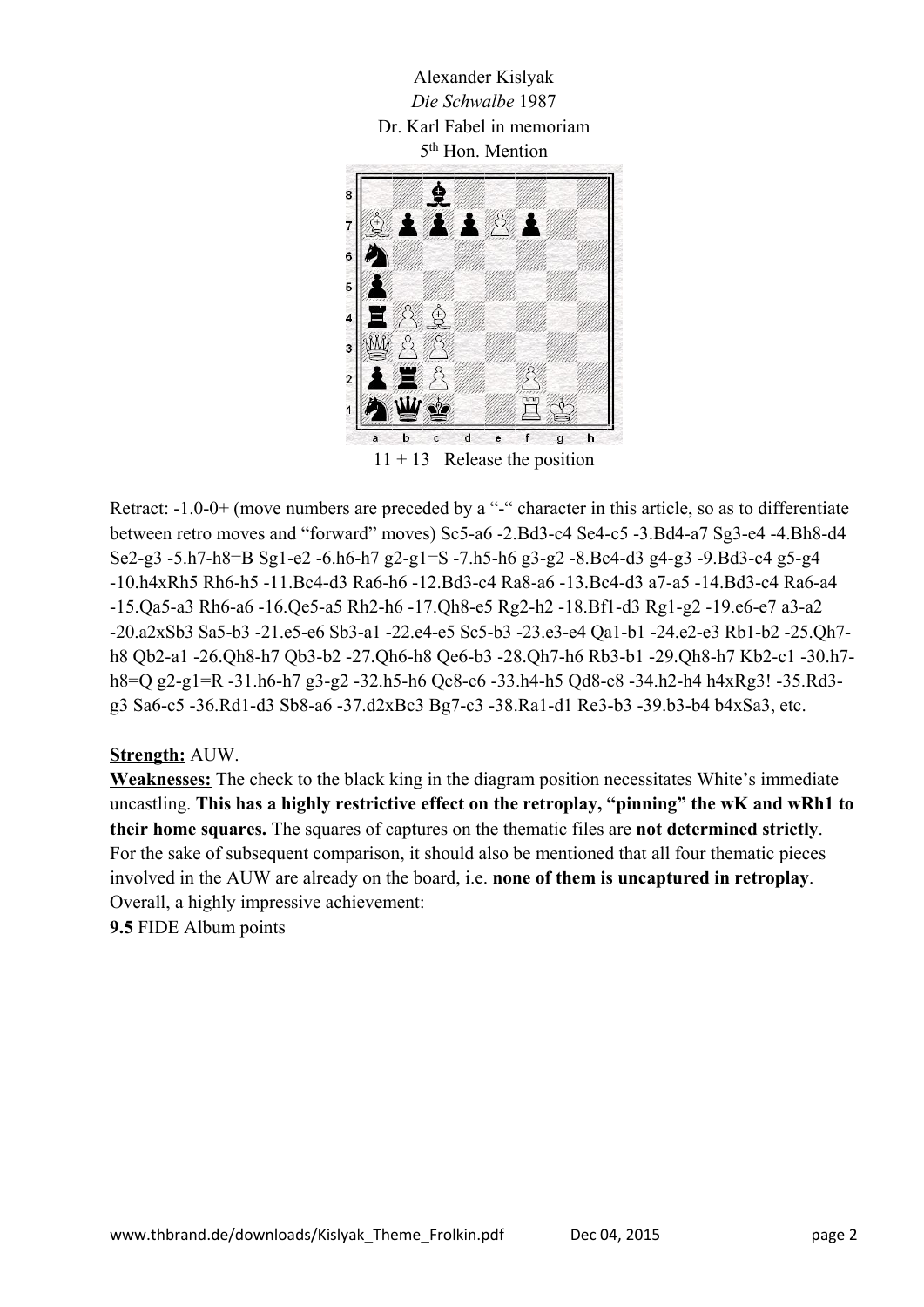Alexander Kislyak *Die Schwalbe* 1989 Dedicated to N. Plaksin



1.Rxg7#. Retract: -1...Be5xBg7+ -2.Bf6-g7 Qd6-d4 -3.Bg7-f6 Ba1-e5 -4.Bd4-g7 a2-a1=B -5.Ba7 d4 Bd3-f5 -6.Bb8-a7 Ba6-d3 -7.b7-b8=B a3-a2 -8.b6-b7 Bc8-a6 -9.b5-b6 a4-a3 -10.b4-b5 Qb6-d6 -11.a3xSb4 Sd5-b4 -12.a2-a3 Sf6-d5 -13.Sg5-h7 Sh7-f6+ -14.Se4-g5 Qb1-b6 -15.Sd6-e4 b2-b1=Q -16.Sc4-d6 b3-b2 -17.Sb6-c4 b4-b3 -18.Sa8-b6 b5-b4 -19.a7-a8=S b7-b5 -20.b6xSa7 Sc6-a7 -21.b5-b6 Se7-c6 -22.Sf6-g8 Sg8-e7+ -23.Sd5-f6 a5-a4 -24.Sc3-d5 Kf6-g6 -25.R~-f7+, etc.

**Strengths:** Immensely rich content. **One of the thematic promoted pieces** (wB) **is uncaptured**. **Weakness:** One of the thematic captures **may have occurred on b4 as well as b5**. **8.0** FIDE Album points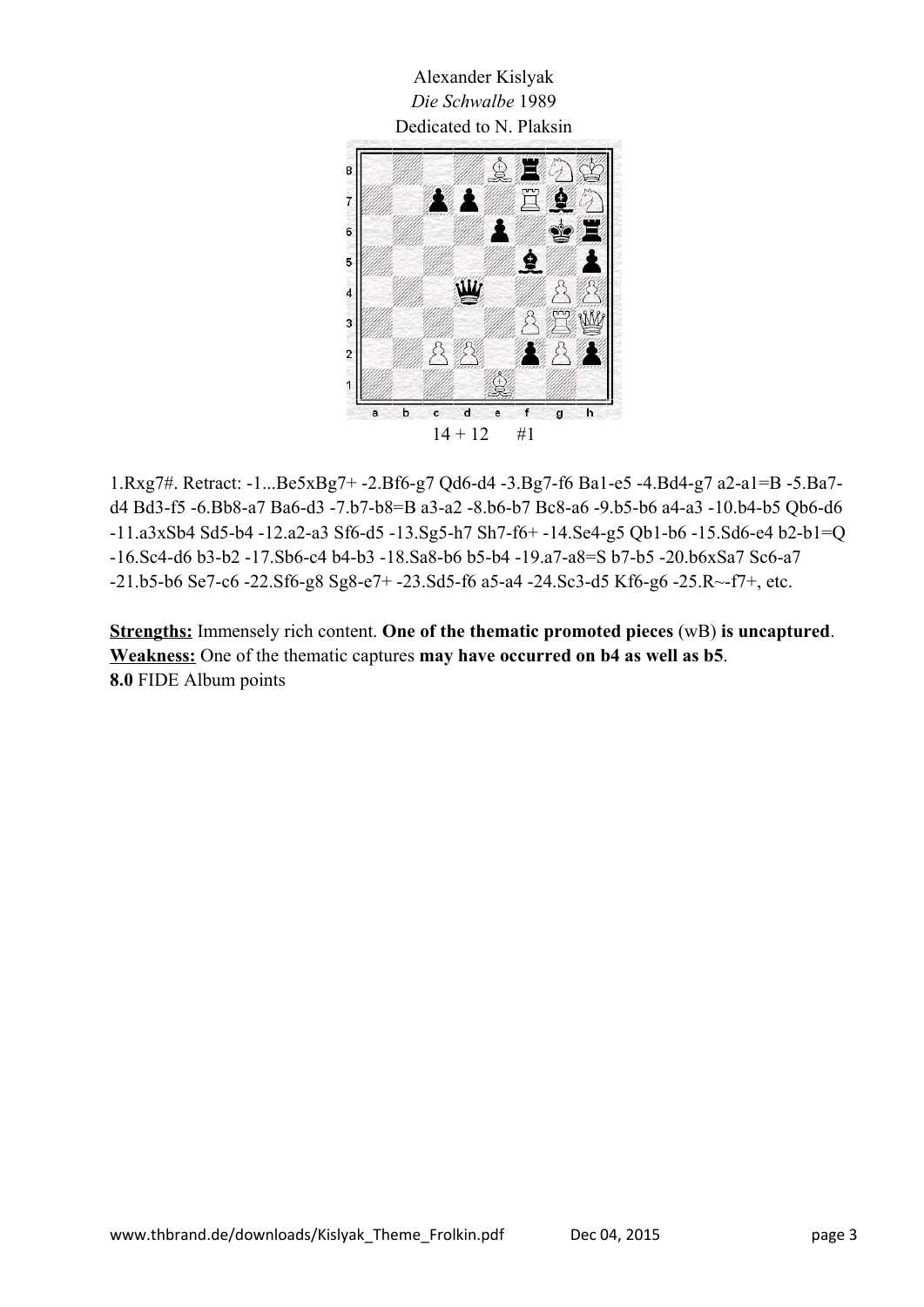

Retract: -1.Sh5-f4+ c7xSd6 -2.Sc4-d6 Se8-g7 -3.Sb2-c4 Sd6-e8 -4.Sc4-b2 Sb5-d6 -5.Sd6-c4 Sc3-b5 -6.Se8-d6 -7.Sb1-c3 -8.Sg7-e8 Sc3-b1 -9.Se8xRg7 Rh7-g7 -10.Qh8-g8 Sb1-c3 -11.Kg8-f8 Sc3-b1 -12.Sd6-e8 Sb1-c3 -13.Sc4-d6 Sc3-b1 -14.Sb6-c4 Sb1-c3 -15.Sa8-b6 b2-b1=S -16.a7-a8=S b3-b2 -17.a6-a7 b4-b3 -18.a5-a6 b5-b4 -19.a4-a5 a6xRb5 -20.Rb8-b5 a7-a6 -21.Rf8-b8 Re8-e7 -22.a3-a4 Rb8-e8 -23.Re8-f8, etc.

**Strengths: One of the thematic promoted pieces** (wS) **is uncaptured**. Also, **there is a try based on alternative unpromotions**: a8=R, b8=S, a1=S, b1=R instead of a8=S, b8=R, a1=R, b1=S. **Weakness:** The second thematic event (b3xBa2) following b8=R and a1=R occurs when the cage has already been released and therefore **the promoted white and black rooks are unidentifiable**. **9.5** FIDE Album points

A fourth retro with Kislyak theme presented in double form is Michel Caillaud's prize-winner in a tourney in which the award has been published just a few days ago.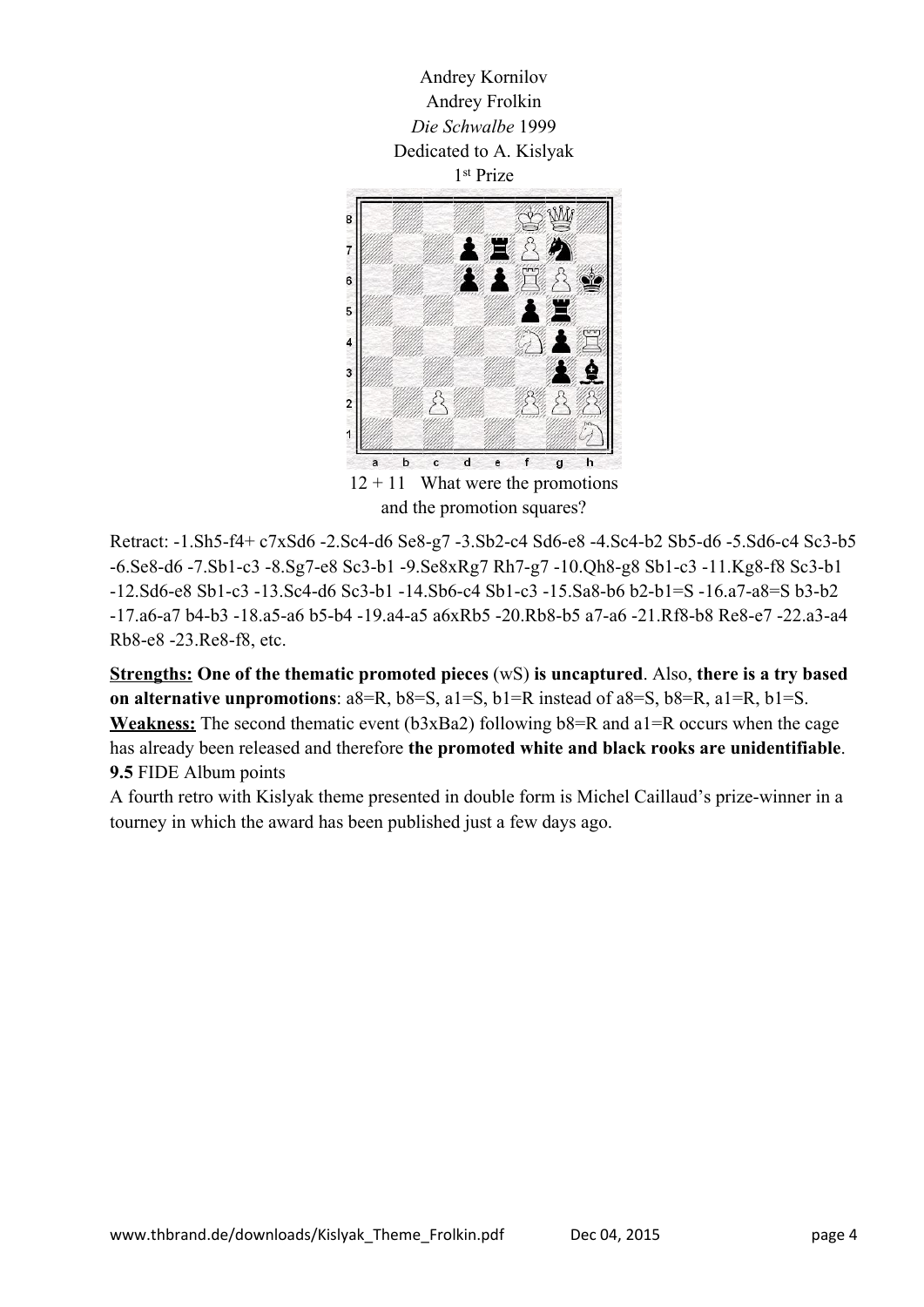

 $10 + 13$  What were the promotion moves?

Retract: -1.Qb1-d1 (any side can start the retraction; this is unessential here) Ra8-d8 -2.Qb8-b1 Ra1-a8 -3.Qc8-b8 **a2-a1=R** -4.Qb8-c8 a3-a2 -5.Qc8-b8 a4-a3 -6.Qb8-c8 a5-a4 -7.**b7-b8=Q** a7-a5 -8.a6xSb7 Sc5-b7 -9.a5-a6 Se4-c5 -10.a4-a5 Sg5-e4 -11.a3-a4 Sh3-g5 -12.a2-a3 Sg1-h3 -13.Rf1-f2 Bf2-e1 -14.Rb1-f1 Be3-f2 -15.Rf2-g2 Kg2-h1 -16.Rf1-f2+ Kh3-g2 -17.f2-f3 Sf3-g1 -18.Rb8-b1 Sd4-f3 -19.**b7-b8=R** Sb3-d4 -20.Rg1-f1 Sc1-b3 -21.b6-b7 **c2-c1=S** -22.b5-b6 c3-c2 -23.b4-b5 c4 c3 -24.Rh1-g1 b5xBc4 -25.Bd5-c4 Kg4-h3 -26.Bg2-d5 Bc5-e3 -27.Bf1-g2 Kf4-g4 -28.g2-g3+ Sg3 h5 -29.Kh5-g6 Se4-g3+; later, Bg8>c8, **c7-c8=B**.

**Strength:** Extra promotion (c8=B) on a file adjacent to the two thematic pawn files. **Weakness:** Even though both thematic uncaptures occur before stage 2 of the cage release is over (key retraction: g2-g3), any of the two white rooks could have unpromoted on b8; that is, **one of the thematic promoted pieces is unidentifiable**.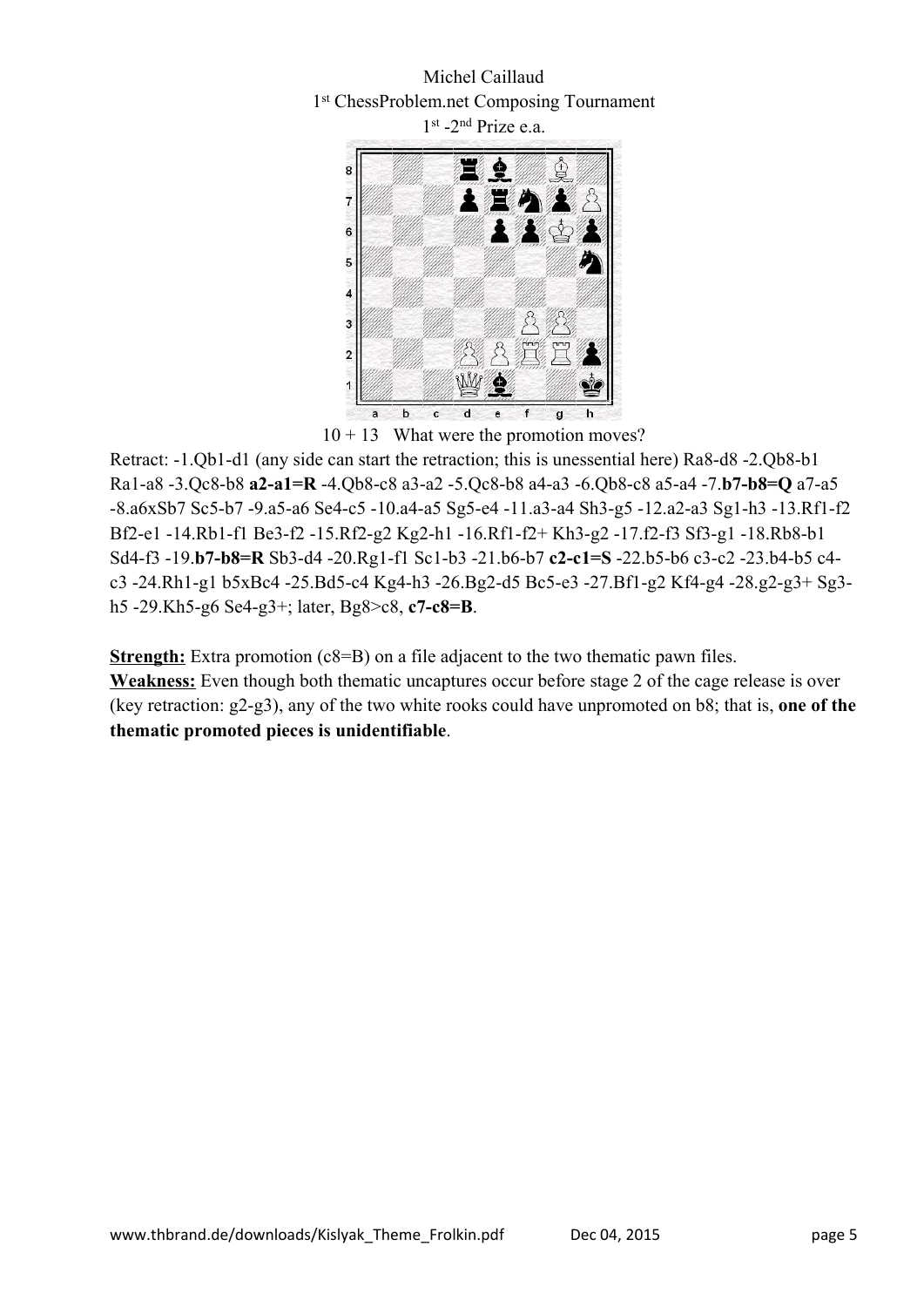Below are three more retros, all original ones, presenting Kislyak theme.



#### **Detailed solution.**

The cage in the upper right corner of the board can only be released following the emergence of a shield on h7; then Qg8>h8, Kf8>g8, shield on f8.

g7-g8=Q? or h7xg8=Q results in 5 captures by white pawns, while only 4 black pieces are missing. Cage release scenario 1: bS>g7, Se8xBg7, Bh8-g7+, h7-h8=B, Qh8-g8, etc; 4 captures by the white pawns f7 and g6; but there is no bS in the diagram position; 12 (black pieces on the board) + 4 (dxexf, exfxg) + 1 (bS)  $= 17.$ 

Cage release scenario 2: wS>g7, Se8xRg7, Rh7-g7, Qh8-g8, etc.

Black balance (preliminary):  $12 + 2$  (exf, hxg) + 1 (bRh7) = 15.

White balance (preliminary):  $11 + 3$  (fxe, gxf, hxg) + 1 (wS) = 15.

Moreover, none of the pieces outside the cage, including the wS that must be uncaptured, can perform the shielding on f8; to that end, a bB/S or a wQ/R is needed.

In view of this, the general balance of the position is:

 $15 + 15 + 1$  (d6xe7>e8 or wPd was captured on its file) + 1 (piece for the shielding on f8) = 32.

If the f8-shield is a black piece, Kg8xB/Sf8 is required. The black a- or b-pawn must have captured the wS; then one more capture is required to account for the sides' a- and b-pawns, raising the general balance to 33. To account for the a- and b-pawns as well as for the uncapture of the white knight and the white shield on f8, Black had to cross-capture on the a- and b-files.

Retract: -1…Qb7-c8+ -2.a7-a8=B Bc4-a6 -3.a6-a7 Qb1-b7 -4.a5-a6 b2-b1=Q 5.a4-a5 b3-b2 -6.a3-a4 a4xSb3! These 11 single moves were unique ones. -7.Sd4-b3 Bc3-a1 -8.Sb5-d4 Rd1-d3 -9.Sd6-b5 Ra1-d1  $-10.$ Se8-d6 a2-a1=R  $-11.$ Sg7-e8 B  $\sim$  -12.Se8xRg7 Rh7-g7 -13.Qh8-g8 B -14.Kg8-f8 B  $\sim$  -15.Sd6-e8 B  $\sim$  ... -20.b7-b8=S … -24.b2-b4 b3xRa2! (b3xQa2?) -25.Ra1-a2 … -30.Rf8-a8(b8) Re8-e7 -31.a2-a3! Ra8-e8 The "mobile part" of the upper cage has been released, but the "immovable part" – on the squares e5, e6, f5, f6, f7, g4, g5, g6, h5 – is yet to be released. -32.Re8-f8 Ra5-a8 -33.e7-e8=R! ~ -34.d6xSe7 (d6xQe7 is also possible) Sc6-e7+ -35. $\sim$  e7-e6.

**AUW on the a- and b-files**: a1=R, a8=B, b1=Q, b8=S; there is also a non-thematic promotion: e8=R. **For the first time ever, two promoted pieces are uncaptured** in the process of Kislyak theme implementation. The problem presents a considerable improvement compared to the above-quoted *Die Schwalbe* 1999 1 st Prize.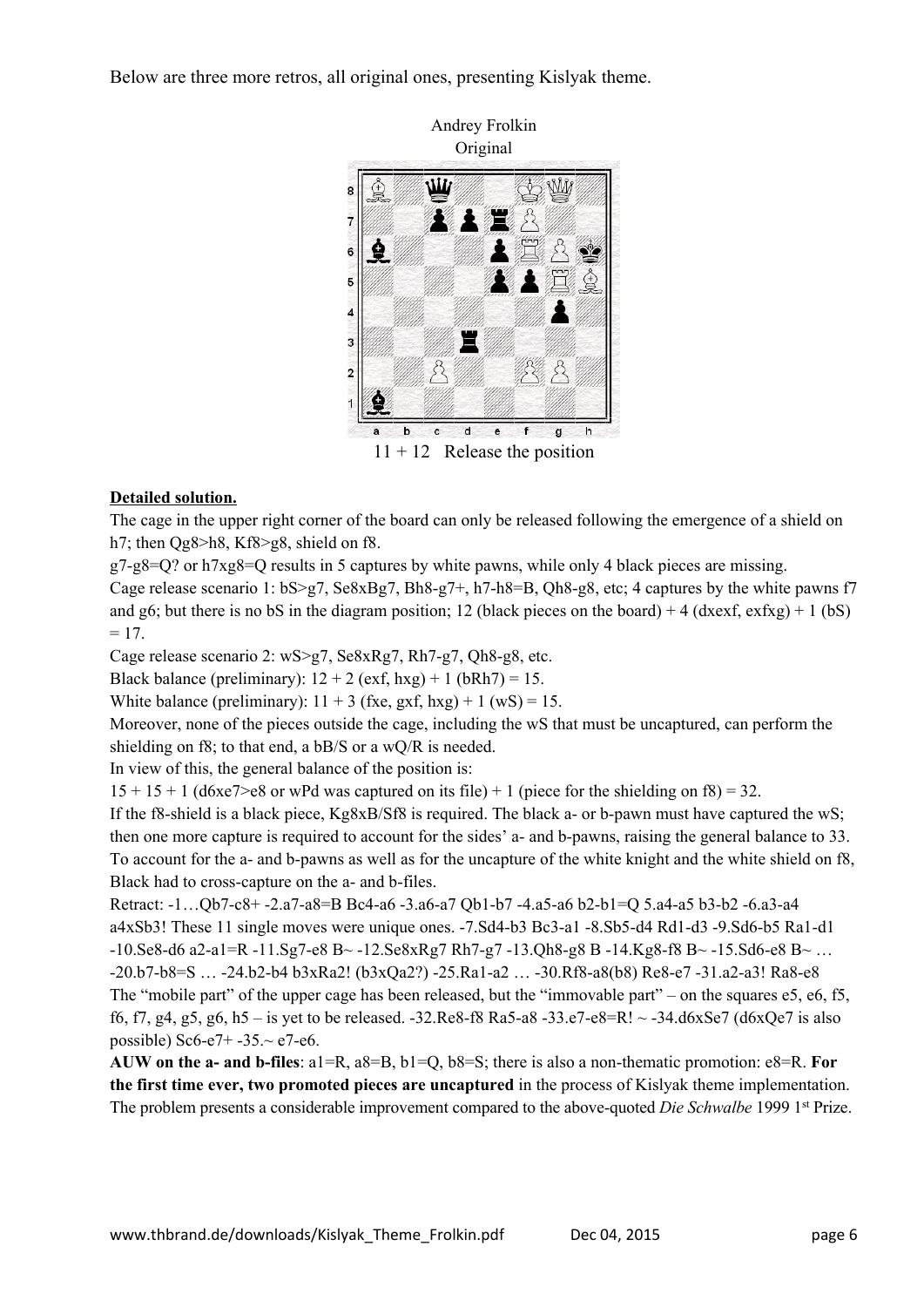Andrey Frolkin Joaquim Crusats Original Ê 8 Ş  $\overline{7}$ WW 6 5 4 MM COM 3  $\overline{2}$  $\mathsf{d}$  $\mathbf b$  $\mathbf{c}$  $\bullet$ 14 + 12 Release the position

## **Detailed solution.**

White balance:  $14 + 2$  (fxe, hxg) = 16.

All missing white pawns had to promote. What is the black balance?

 $12 + 3$  (b2xc3, c2xd3, d3xe4) + 1 (exf>f8) + 1 (axb>b8) = 17.

Alternative:  $12 + 3$  (fxe, gxf, hxg) + 1 (exf>f8) + 1 (axb>b8, b2>b8 or bxa>a8, a2>a8) = 17.

Therefore, it is clear that White had to cross-capture on the d- and e-files. In that case, the black balance is not closed:

 $12 + 2$  (e2xd3, d3xe4) + 1 (axb>b8, b2>b8 or bxa>a8, a2>a8) = 15.

The cage can only be released after Kf1-g1; for that purpose, two shielding pieces are required: on f2 and g2. In case of two white promotions on the same file, White had to capture a black pawn on this file.  $15 + 2$  $(\text{shielding pieces}) = 17.$ 

Therefore, White must unpromote on a8 and b8 and uncapture a black knight and a black rook when performing the "cross-uncapture" on the a- and b-files.

**Retract:** -1…Sh2-f1+ -2.Qh8-h7 Bf6-e7 -3.Be7-d8 Bc4-g8 -4.Qa8-h8 Qh8-h6 -5.Qc6-a8 Qa8-h8 -6.Bc5-e7 Qa1-a8 -7.Ba7-c5 a2-a1=Q! -8.Bb8-a7 a3-a2 -9.Qa8-c6 a4-a3 -10.b7-b8=B a5-a4 -11.b6-b7 a6-a5 -12.a5xRb6! Rb1-b6 -13.Qa7-a8 Rf1-b1 -14.Qa8-a7 Rf2-f1 -15.Qa7-a8 Ba2-c4 -16.Qa8-a7 Bb1-a2 -17.Qa7-a8 b2-b1=B! -18.Qa8-a7 b3-b2 -19.Qa7-a8 b4-b3 -20.Qa8-a7 b5-b4 -21.a7-a8=Q b7-b5 -22.b6xSa7! Sc6-a7 -23.a4-a5 Sb4-c6 -24.a3-a4 Sc2-b4 -25.a2-a3 Se1-c2 -26.b5-b6 Sg2-e1 -27.b4-b5 Kf1-g1 -28.b3-b4 Ke1-f1 -29.b2-b3 Kd1-e1 -30.c2-c3 Se1-g2 (Rf1-f2), etc.

Kislyak theme doubled.

## **Tries:**

## **a2-a1=B** and **b2-b1=Q?**

This "interchange of unpromotions" is illegal because Black loses his dark-squared bishop and the remaining two uncaptures by White are on light squares (e2xd3, d3xe4).

## **b5xRa6** and **a6xSb7?**

How many tempos does White have in store after the final uncapture? It can be easily counted that the black piece to be uncaptured second is his knight, for this piece requires fewer retractions to get to its shielding square. If White uncaptures the knight on a7 as in the solution, the knight needs 5 retractions. If the uncapture is performed on b7, the knight needs 6 retractions, i.e. one extra retromove and eventually retrostalemate.